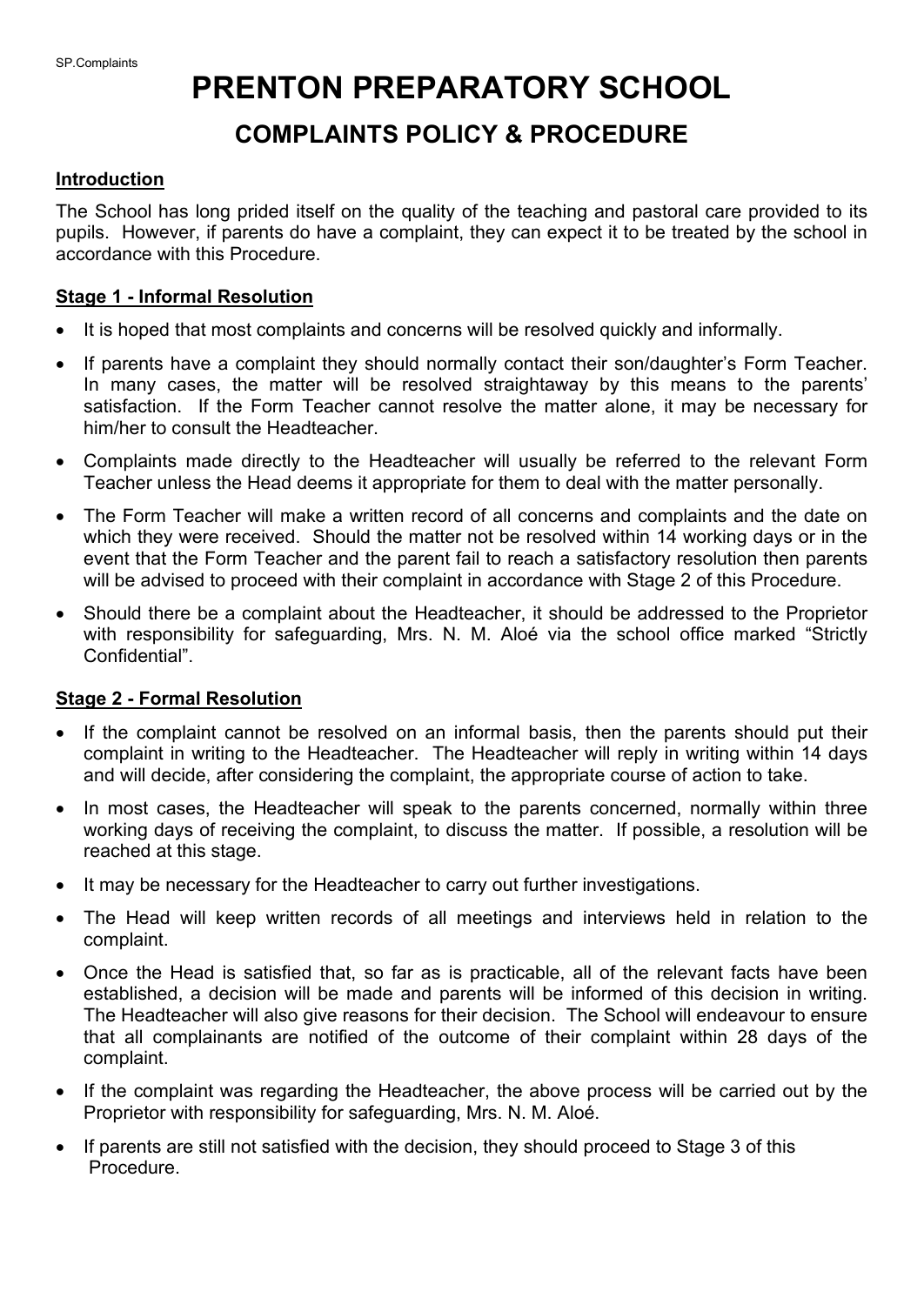### **Stage 3 - Panel Hearing**

- If parents seek to invoke Stage 3 (following a failure to reach an earlier resolution), they will be referred to the School Secretary who has been appointed by the Proprietor to call hearings of the Complaints Panel.
- The matter will then be referred to the Complaints Panel for consideration. The Panel will consist of three people, not directly involved in the complaint and one of whom shall be independent of the management and running of the school. Each of the Panel members shall be appointed by the proprietors. The Panel, will then acknowledge the complaint and schedule a hearing to take place as soon as practicable and normally within 20 working days.
- If the Panel deems it necessary, it may require that further particulars of the complaint or any related matter be supplied in advance of the hearing. Copies of such particulars shall be supplied to all parties not later than three working days prior to the hearing.
- The parents have the right to contact ISI with their complaint as detailed below:



- The parents may be accompanied to the hearing by one other person. This may be a relative, teacher or friend.
- If possible, the Panel will resolve the parents' complaint immediately without the need for further investigation.
- Where further investigation is required, the Panel will decide how it should be carried out. After due consideration of all facts they consider relevant, the Panel will reach a decision and may make recommendations, which it shall complete within 14 working days of the Hearing. The Panel will write to the parents informing them of its decision and the reasons for it. The decision of the Panel will be final. The Panel's findings and, if any, recommendations will be sent in writing to the parents, the Head, and, where relevant, the person complained of.
- Once this stage has been reached the panel hearing will go ahead even if the parent subsequently decides not to attend.

#### **Complaints in the EYFS**

- Complaints in the EYFS will be addressed in the same way as throughout the rest of the school. However all complainants in the EYFS will be notified of the outcome of any investigation within 28 days of receipt of the complaint and the record of complaint will also be made available to Ofsted as well as ISI on request.
- EYFS parents have the right to contact Ofsted or ISI with their complaint as detailed below: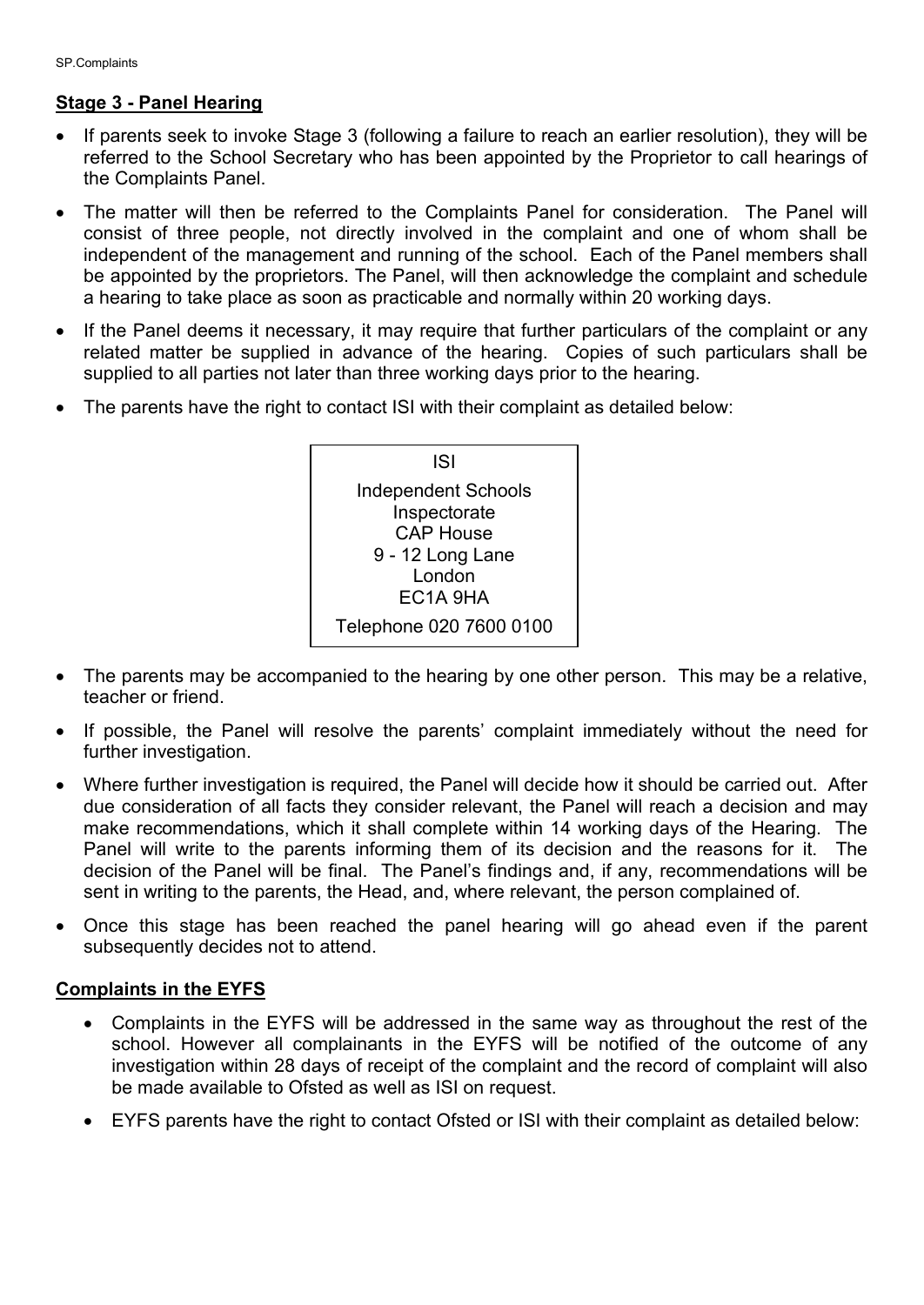**ISI** Independent Schools Inspectorate CAP House 9 - 12 Long Lane London EC1A 9HA Telephone 020 7600 0100 **Ofsted** Ofsted Piccadilly Gate Store Street **Manchester** M1 2WD Telephone 0300 123 1231

Parents can be assured that all concerns and complaints will be treated seriously and confidentially. Correspondence, statements and records will be kept confidential except in so far as is required of the school by paragraph 6(2)(j) of the Education (Independent School Standards) Regulations 2003; where disclosure is required in the course of the school's inspection; or where any other legal obligation prevails.

School will record the outcomes of all complaints which reach the formal stage as required together with any actions taken as a result of the complaint, whether it is upheld or not.

A record of all complaints and actions is kept on file for three years.

The number of complaints made in the last academic year is made available to parents.

School will provide ISI (and Ofsted in the EYFS) details of any complaints and their outcome should it be requested.

#### **Record of Formal Complaints**

| 2018-19 | 0 formal complaints |
|---------|---------------------|
| 2019-20 | 0 formal complaints |
| 2020-21 | 0 formal complaints |
| 2021-22 | 1 formal complaint  |

| Last reviewed:                         | September 2021 |
|----------------------------------------|----------------|
| Date of next review:                   | September 2022 |
| Member of staff responsible for review | M. T. R. Jones |